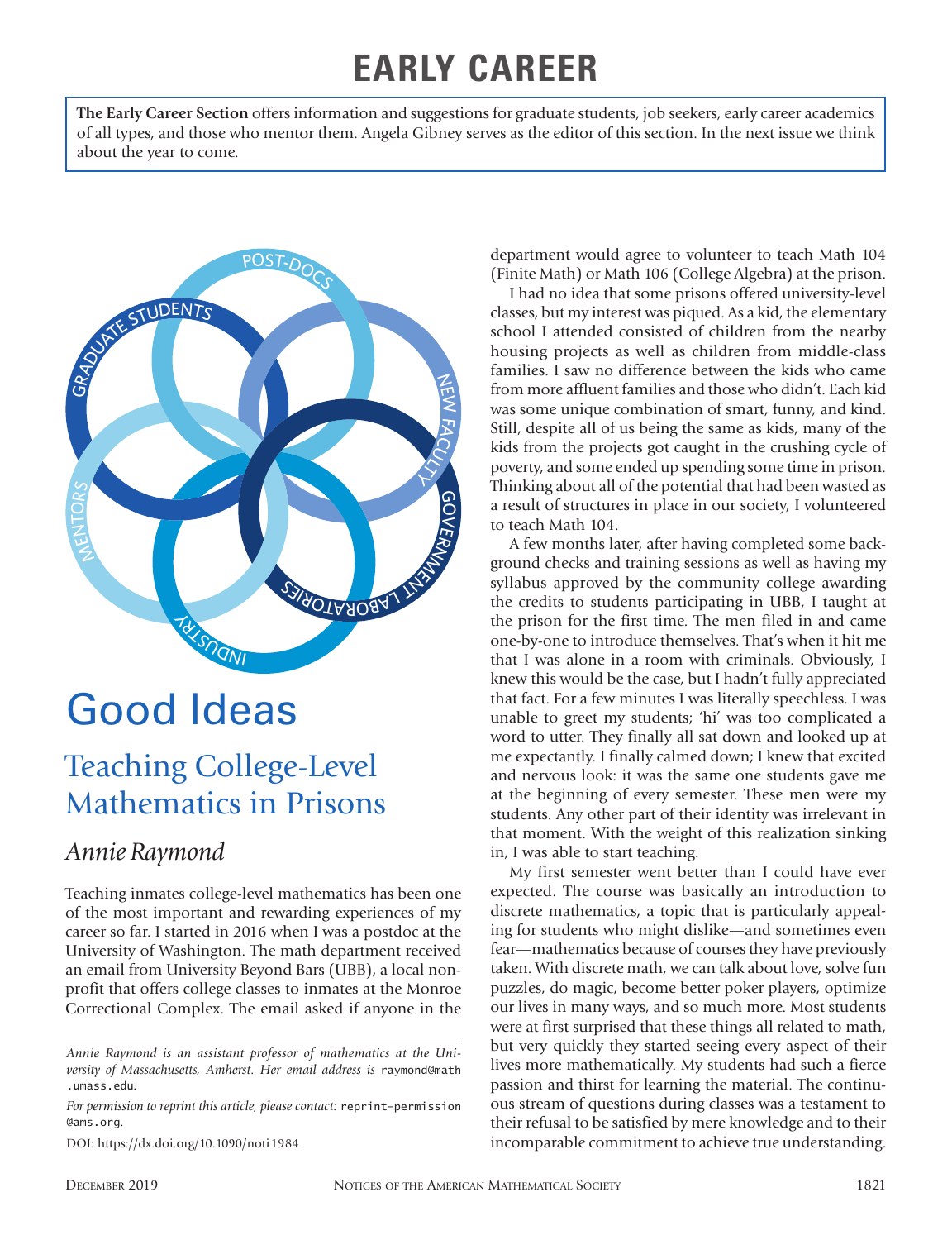I won't lie; that first semester, and every subsequent time I have taught in a prison, has brought its share of challenges too. The size of the board available would make any mathematician want to cry. The disparity in the students' previous knowledge was much greater than in the most uneven freshman calculus class: some hadn't taken a math class in several decades, while others had finished their GED while in prison. Many needed to be taught how to study. The classroom was loud: there was a rock band practicing in the next room, though my own students would sometimes give them a run for their money when arguing about how to solve some problem. I couldn't hold office hours, and the students couldn't email me to ask me for help. Most students had full-time jobs at the prison and no quiet place to study the rest of the time. The prison was far away, and I had to rely on carpools and buses that would tally up to a commute of three hours in total. Classes were three hours long and in the evening, which was challenging for the students and for me. I also had to deal with a few correctional officers who thought inmates did not deserve to have this chance and refused to treat them like students. But all of this was amply worth it because of how enthusiastic, dedicated, and grateful my students were.

That first course proved to be very effective in making students care about math: my students asked me if I could come back the next semester to teach them again even though the class they had just completed was the only math class required for the associate degree they were completing. I suggested a traditional route: calculus or linear algebra. They requested that I teach them an introduction to proofs instead; I had occasionally shown them some proofs during the semester, and they wanted more. Given that the community college that was granting the students credits did not offer such a class, we settled on a lecture series that would be offered just for fun. Let me emphasize this: inmates took advanced math just for fun. My first students publicized the series so much that it was standing-room only. It was amazing. After that class, we went back to a more traditional mathematical route, since many of them now wanted to get bachelors of science—even PhDs in some cases—instead of associate degrees, some of them in mathematics. A few of my first students have now been released and are on their way to achieving their dreams.

The next semester I went to MSRI for the Geometric and Topological Combinatorics program. My experience with UBB had been so positive that I wanted to find a way to keep teaching inmates. I found out there was a program similar to UBB called the Prison University Project (PUP), and I volunteered with them at the San Quentin State Prison. There are many such programs around the country that are always looking for more mathematicians to volunteer: [prisonstudiesproject.org](http://prisonstudiesproject.org) lists many of them. For those who would like to volunteer but who might not have enough time to teach an extra three hours a week, most programs allow for classes to be cotaught by two or

three instructors. Tutoring is also another good option that requires a smaller time commitment. It can also be a good option for peridoctoral students who want to volunteer and who do not meet the instructor requirements set by the institute granting the credits for the course. Many programs also offer noncredited classes to prepare the students for the credited courses. Those preparatory classes can often be taught by grad students.

Unfortunately, not every prison and jail has a program like UBB and PUP. This was the case of the local jails near me. As I arrived to start my tenure-track position at UMass, I still wanted to keep teaching math to inmates, but there was no such program nearby. A few college classes in different fields had been taught over the years, but nothing with much direction and never any classes in math. It took many months of emailing with the administration at the Hampshire County Jail before they agreed to even meet with me; they were dubious that any of their men would be interested in taking college-level math.

I eventually convinced them to let me run a Math Circle with biweekly meetings where we would focus on the process of doing mathematics, solving mathematical problems, and exploring mathematics together instead of learning set rules. This would be a way of gauging students' interest for a potential course. The Math Circle was a success. The students would talk about it for days after our meetings, and the number of students wanting to attend increased steadily throughout the semester. This convinced the administration that it would make sense to offer a college-level class the next semester.

I was thrilled, but I was also nervous about how I could raise funds to pay for the credits the students would obtain, something that organizations like UBB or PUP usually take care of. One option would have been to go through The Second Chance Pell program, a program of the US Department of Education that was launched under Obama and serves 12,000 inmates a year nationally. Otherwise, there is a ban on federal financial aid for inmates. If this ban were lifted, about 463,000 prisoners would be eligible for a regular Pell Grant. Information on how to start new sites can be found here: [https://experimentalsites](https://experimentalsites.ed.gov/exp/expectations.html) [.ed.gov/exp/expectations.html](https://experimentalsites.ed.gov/exp/expectations.html). I was very lucky that I got help in acquiring an easier source of funding: my department chair, Nathaniel Whitaker, was also very interested in prison education and was able to help me to get UMass to lift the tuition fees for our students. My chair had never had the opportunity to teach inmates before, so we decided to coteach the class together. It was a great experience for all involved.

Being at a small local jail instead of at a big prison has both advantages and disadvantages. Let's start with the negatives. Small jails are less likely to have a higher education program, which results in more fundraising work for those who volunteer. Inmates stay in general in small jails for a shorter amount of time and might be spending a lot of their